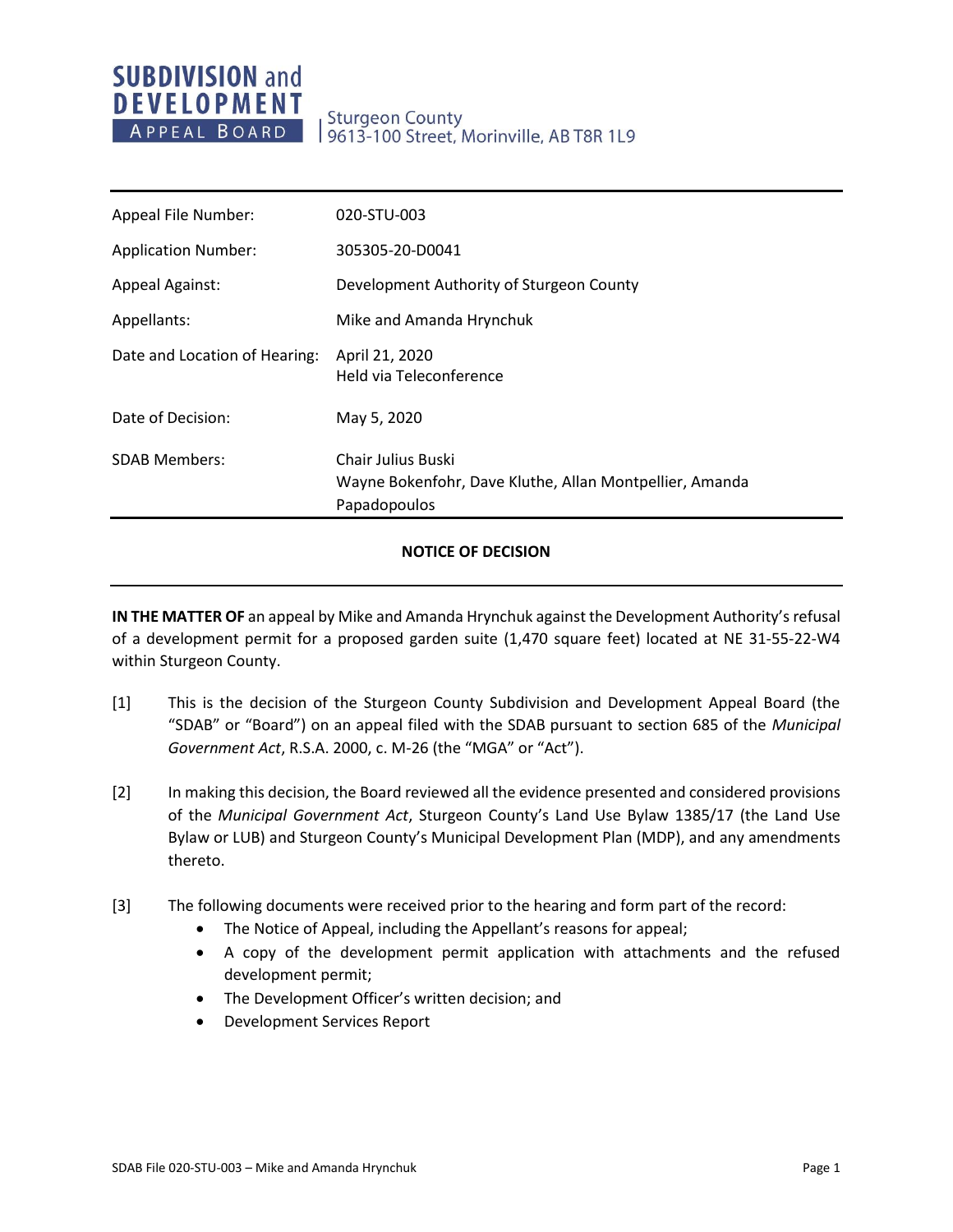# **Sturgeon County** 9613-100 Street, Morinville, AB T8R 1L9

### **PRELIMINARY MATTERS**

[4] On March 17, 2020, as a result of the closure of Sturgeon County offices due to the COVID-19 pandemic and time required for Administration to make modified SDAB hearing arrangements through teleconference, the Board adjourned the hearing to April 21, 2020.

### **PROCEDURAL MATTERS**

- [5] The appeal was filed on time and in accordance with section 686 of the MGA.
- [6] There were no objections to the proposed hearing process as outlined by the Chair. The Appellants agreed to proceed with the hearing via teleconference as permitted by the Meeting Procedures (COVID-19) Suppression Regulation.
- [7] There were no objections to the composition of the Board hearing the appeal.
- [8] The Board is satisfied that it has jurisdiction to deal with this matter.

### **ISSUE**

- [9] The Appellants raised the following grounds of appeal:
	- The proposed garden suite is over the allowable square footage; however, modern mobile homes are now commonly built 20 feet wide.
	- The garden suite is still moveable and will be placed on blocks.
	- The home-based business is mobile and has no customers or employees coming or going from the property.

### **RECOMMENDATION OF THE DEVELOPMENT AUTHORITY**

Carla Williams, representative for the Development Authority, provided a presentation which outlined the Development Authority's refusal of development permit application 305305-20-D0041 for the following reasons:

- [10] Section 6.25.4(b) of the Land Use Bylaw, Garden Suites, states that the maximum floor area shall not exceed 111.5 square metres (1,200 square feet) in AG and R1 districts. This parcel is districted as AG - Agricultural and the total floor area of the proposed garden suite is 136 square metres (1,470 square feet).
- [11] Section 6.25.1(i) of the Land Use Bylaw, General Regulations for all Suites, states that notwithstanding section 2.8, variances to maximum floor area shall be refused by the Development Authority. A variance of 24.5 square metres (264 square feet) in floor area, or 22%, is requested as part of the application and must be refused.
- [12] Section 6.25.1(j) of the Land Use Bylaw, General Regulations for all Suites, states that a secondary suite, garage suite, or garden suite shall not be permitted on the same parcel containing a semidetached dwelling, group home (major or minor), family day home, farm help accommodation, bed and breakfast, or home-based business (level 2 or 3). Development Permit 305305-18-00175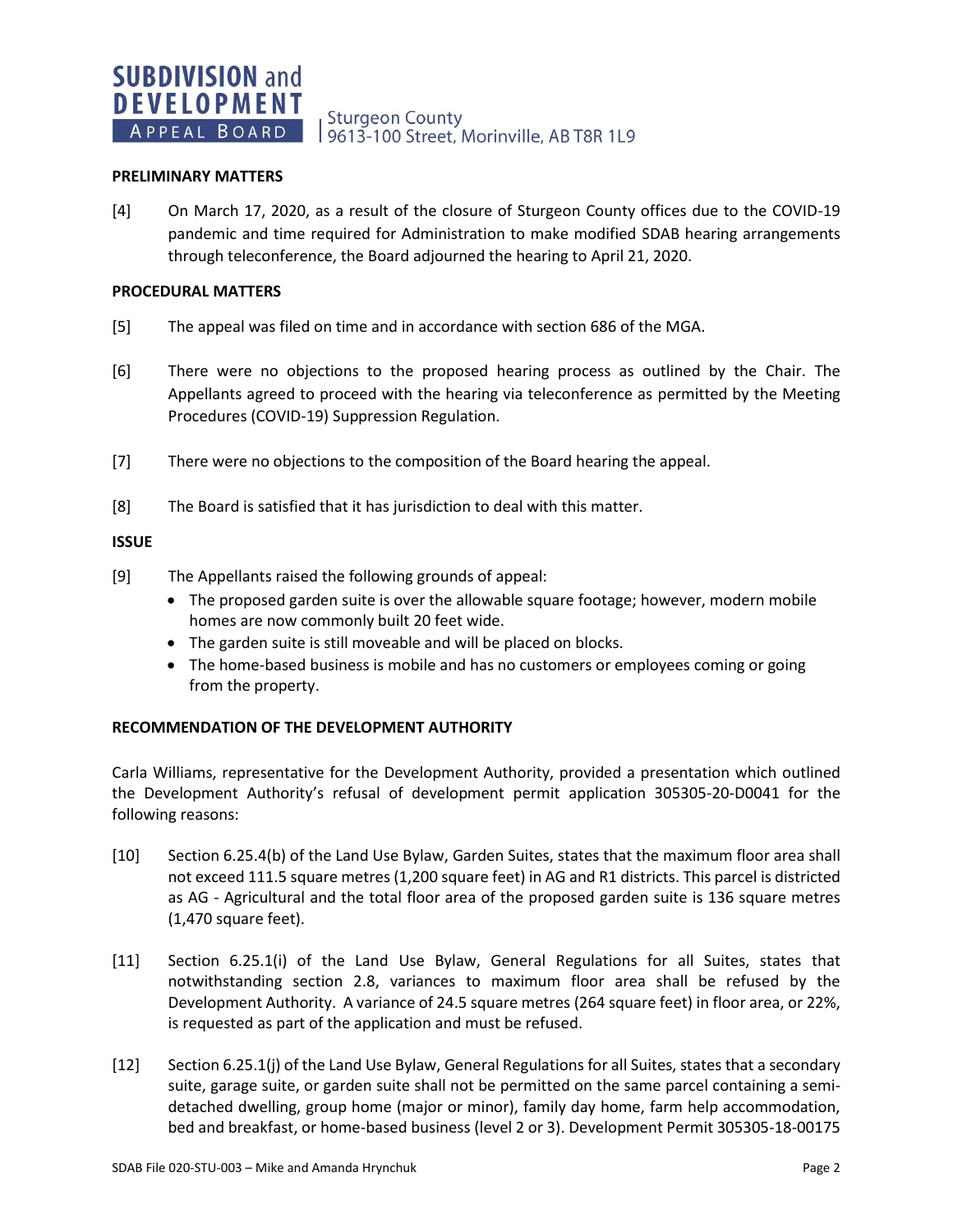to operate a Home-Based Business Level 2 (mobile food trailer Boardwalk Cafe Ltd.) was issued on May 30, 2018 on the subject parcel.

# **SUMMARY OF APPLICANTS'/APPELLANTS' POSITION**

- [13] The garden suite is larger than what is allowed but this is due to new mobile homes being manufactured at 20 feet wide. The additional width is what adds to the square footage and brings the overall size close to 1,500 square feet.
- [14] The unit will sit on blocks and be fully moveable.
- [15] The business that operates from the property is a mobile food truck and operates away from the home. There is only one vehicle coming and going for the business.
- [16] The location chosen for the suite is the optimum placement due to the topography of the property and there is a ravine along the back which helps with drainage.
- [17] The two derelict buildings on the property are uninhabitable and as soon as practicable, these structures will be demolished.
- [18] The appellants travel out of country in the winter months, and a garden suite will allow for additional security with someone attending on-site to watch over the property.
- [19] Should the Board decide to grant the appeal, the conditions recommended by the Development Officer are acceptable.

# **DECISION**

- **[20] The Board GRANTS the appeal, REVOKES the decision of the Development Authority made on March 5, 2020 to refuse development permit application 305305-20-D0041, and APPROVES the development permit with the following conditions:**
- 1. Prior to any construction occurring on site, a separate building permit shall be obtained and approved.
- 2. Separate electrical, gas, plumbing and private sewage disposal permits shall be obtained as required.
- 3. The garden suite shall be placed in accordance with the approved site plan.
- 4. The garden suite shall not exceed  $136.6m<sup>2</sup> (1.470ft<sup>2</sup>)$  in floor area as approved.
- 5. The garden suite shall not have a basement nor an attached garage.
- 6. The suite shall be designated a Civic Address in the interest of service delivery and public safety. Any personal costs incurred due to an address change will be at the sole expense of the landowner.
- 7. The suite shall utilize the shared approach with the single detached dwelling located on the parcel.
- 8. The exterior finish of the garden suite shall be completed within two years of the date of issuance of the development permit and shall be designed and finished in a manner that is visually compatible with the single detached dwelling.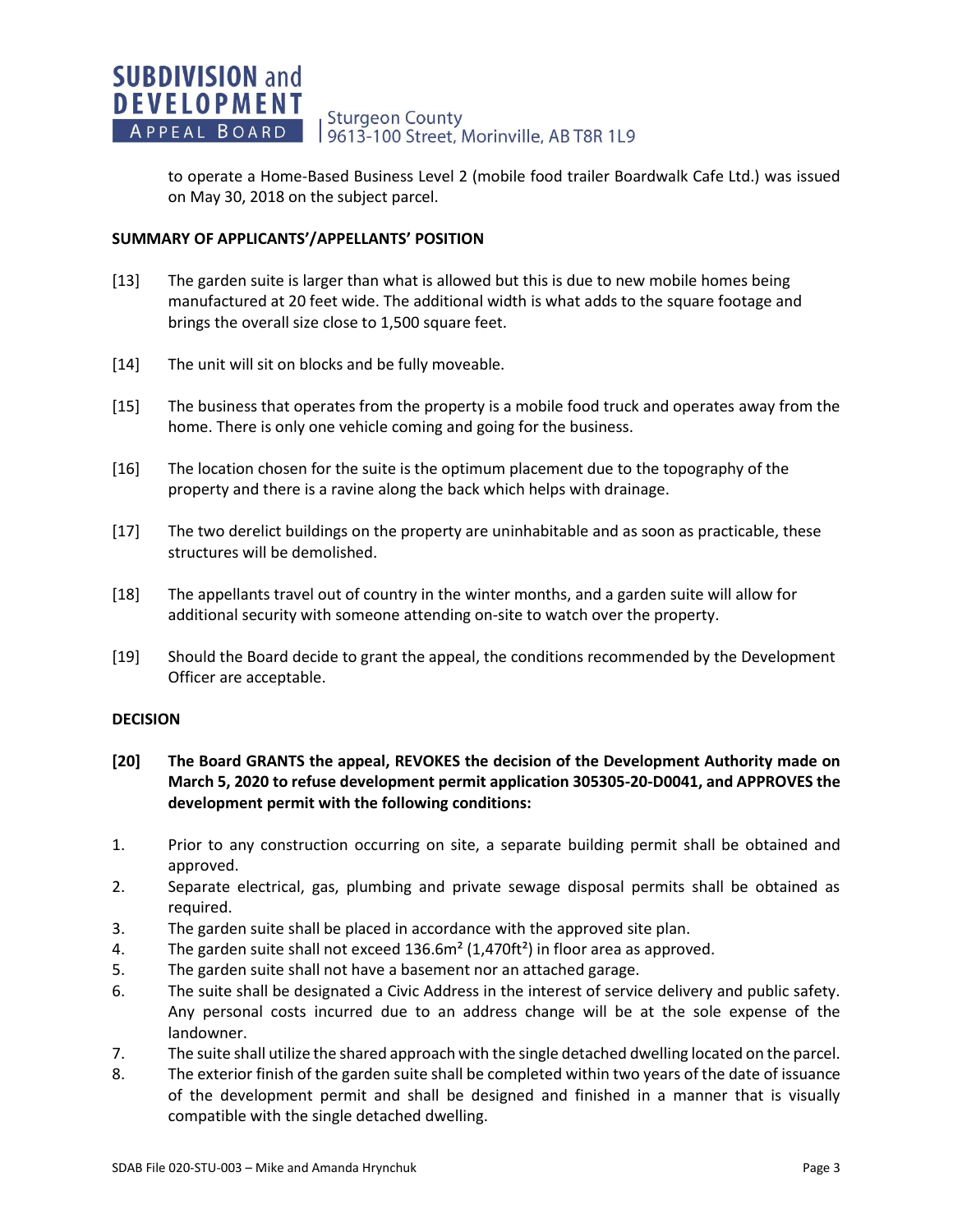- 9. There shall be a minimum of one on-site parking stall provided for each bedroom contained within the garden suite.
- 10. No development shall encroach on or be erected on an easement or right-of-way unless the owner of the encroaching structure has obtained written consent from the owner or licensee to which the easement or right-of-way has been granted.
- 11. Drainage measures undertaken as part of a development shall not negatively impact adjacent parcels by way of flooding or inundation through the redirection of surface water. In the event that the drainage of a development is found to affect adjacent parcels, all mitigating measures required to remedy the problem including drainage structures, drainage easements and retaining walls shall be at the sole expense of the landowner of the parcel where the mitigating measures are required.
- 12. If the development authorized by a permit is not commenced within 12 months from the date of its issuance, or is not carried out with reasonable diligence, the development permit approval ceases and the development permit is deemed to be void, unless an extension to this period has been previously granted by the Development Authority.
- 13. No person shall keep or permit in any district any object or chattel which, in the opinion of the Development Approving Authority, is unsightly or tends to adversely affect the amenities of the district. Any excavation, storage or piling up of materials required during the construction stage shall have all necessary safety measures undertaken and the owner of such materials or excavation assumes full responsibility to ensure the situation does not prevail any longer than reasonably necessary to complete a particular stage of construction work.

# Advisory Notes

- 1. Garden suite means a single-story secondary suite developed at grade which is located in a building separate from the principal use which is a single detached dwelling. A garden suite has cooking, sleeping and sanitary facilities which are separate from those of the principal dwelling located on the parcel.
- 2. Minimum construction standards will conform to the requirements of the Alberta Building Code, 2014.
- 3. Setbacks from abandoned well, pipeline and sour gas facilities shall be in compliance with provincial and federal requirements.
- 4. Please contact Alberta 1 Call at 1-800-242-3447 for utility locates at least two days prior to the commencement of construction. The development cannot encroach into or over a utility easement or right of way.
- 5. It is the responsibility of the developer to ensure that the applicant/landowner complies with any federal or provincial laws/legislation and that any required permits are obtained. All development will comply and be consistent with any license, permit, approval, authorization, regulation, or directive established by the Alberta Energy Regulator and Alberta Environment. The applicant/landowner must also comply with the conditions of any easement of covenant which affects the development.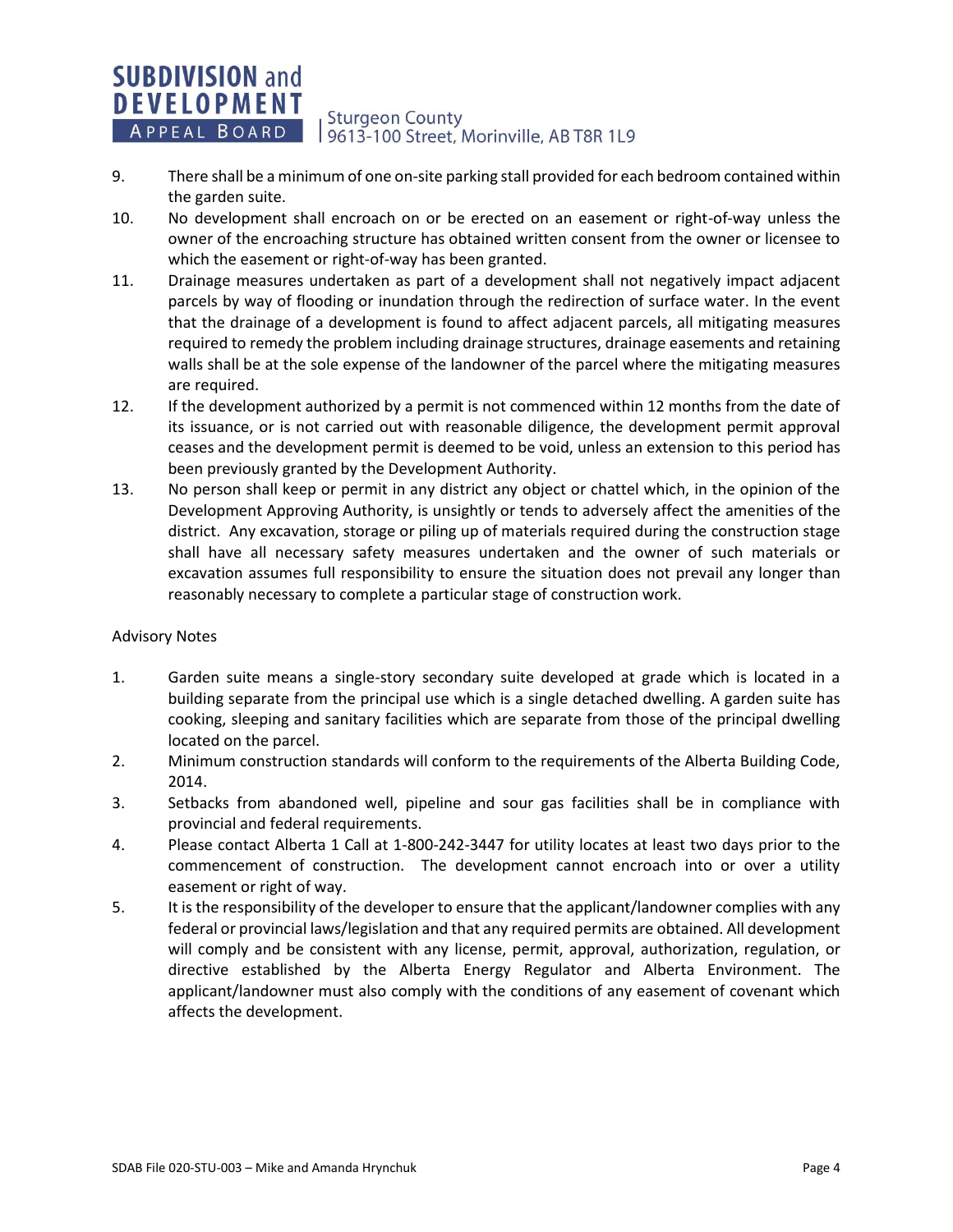**Sturgeon County** 9613-100 Street, Morinville, AB T8R 1L9

### **REASONS FOR THE DECISION**

- [21] The Appellants' request is for a garden suite with a variance to the maximum floor area. The proposed development is located in the AG – Agriculture district, and section 6.25(4)(b) of the Land Use Bylaw provides that the square footage cannot exceed 1,200 square feet. The application is for a modular home of 1,470 square feet. The Development Authority was required to refuse the requested variance of 22% as section 6.25(1)(i) of the Land Use Bylaw states that requests for variance must be refused by the Development Authority.
- [22] Further, section 6.25(1)(j) of the Land Use Bylaw states that a garden suite shall not be permitted on the same parcel containing a home-based business (level 2 or 3). A Home-Based Business Level 2 exists on the same parcel.
- [22] The Board finds that, in accordance with section 687(3)(d) of the *Municipal Government Act*, the Board may issue a development permit even though the proposed development does not comply with the Land Use Bylaw if, in the Board's opinion, the proposed development would not unduly interfere with the amenities of the neighbourhood or materially interfere with or affect the use, enjoyment or value of neighbouring parcels of land, and the proposed development conforms with the use prescribed for that land in the Land Use Bylaw.
- [23] The Board did not receive submissions from adjacent landowners raising concerns and therefore determined that the proposed development would not unduly interfere with the amenities of the neighbourhood or materially interfere with or affect the use, enjoyment or value of neighbouring parcels of land.
- [24] The Board finds that the proposed development meets the definition of a garden suite and therefore conforms with the use prescribed for that building in the Land Use Bylaw.
- [25] With respect to non-compliance due to the Home-Based Business Level 2, the Board relied on the evidence provided by the Appellants that the mobile food trailer conducts its operations off-site, and is therefore not a factor with respect to traffic or parking at the site.
- [26] For all of these reasons, the Board has decided to grant the appeal, revoke the decision of the Development Authority, and approve the development permit with the conditions noted above.

Dated at the Town of Morinville, in the Province of Alberta, this 5<sup>th</sup> day of May, 2020.

SUBDIVISION AND DEVELOPMENT APPEAL BOARD Sturgeon County

\_\_\_\_\_\_\_\_\_\_\_\_\_\_\_\_\_\_\_\_\_\_\_\_\_\_\_\_\_\_\_\_\_\_\_\_\_\_\_\_

ABush

Julius Buski, Chair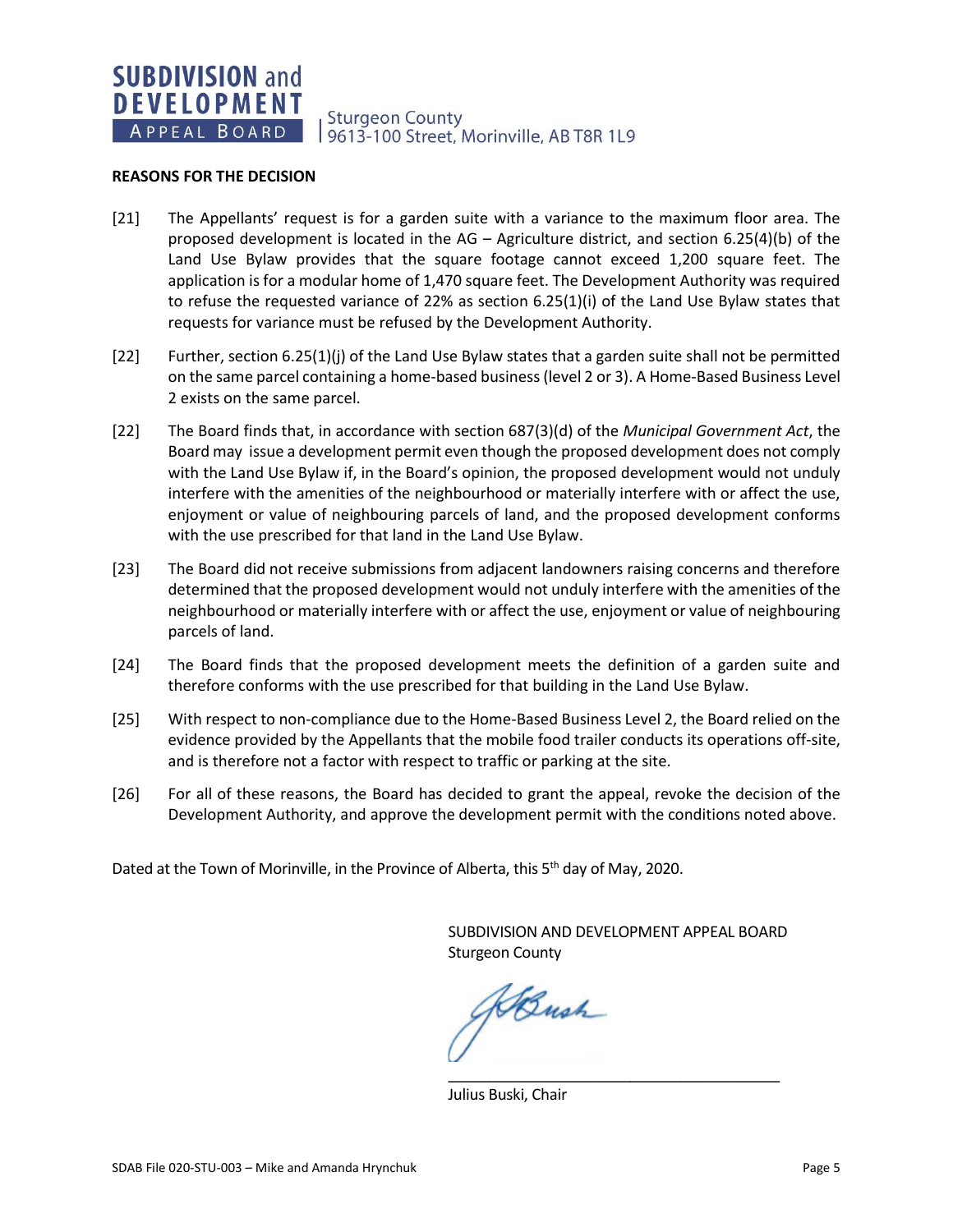*Please be advised that pursuant to Ministerial Order No. 036/20, the date by which an appeal of this Development Permit to the Subdivision and Development Appeal Board must be filed under section 686(1) of the Municipal Government Act is extended to May 11, 2020.*

*Pursuant to Section 688(1)(a) of the Municipal Government Act (MGA), an appeal of a decision of the Subdivision and Development Appeal Board lies with the Alberta Court of Appeal on a matter of law or jurisdiction. In accordance with Section 688(2)(a), if a decision is being considered, an application for permission to appeal must be filed and served within 30 days after the issuance of the decision and, notice of the application for permission must be provided to the Subdivision and Development Appeal Board and in accordance with Section 688(2)(b), any other persons that the judge directs.*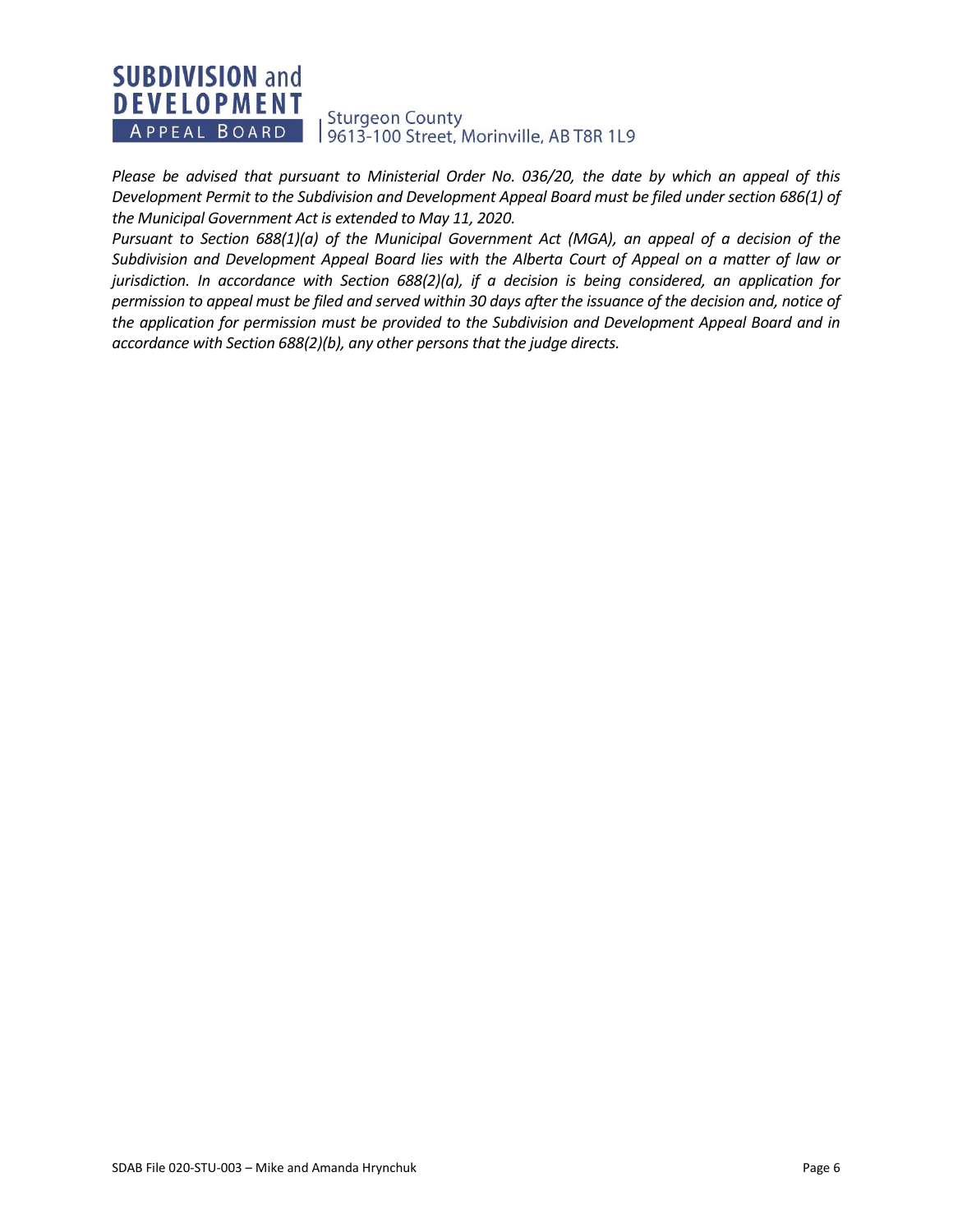Sturgeon County<br>| 9613-100 Street, Morinville, AB T8R 1L9

# **APPENDIX "A" List of Submissions**

- Notice of Appeal;
- A copy of the development application with attachments;
- The Development Authority's written decision refusing the proposed development; and
- Development Support Services Report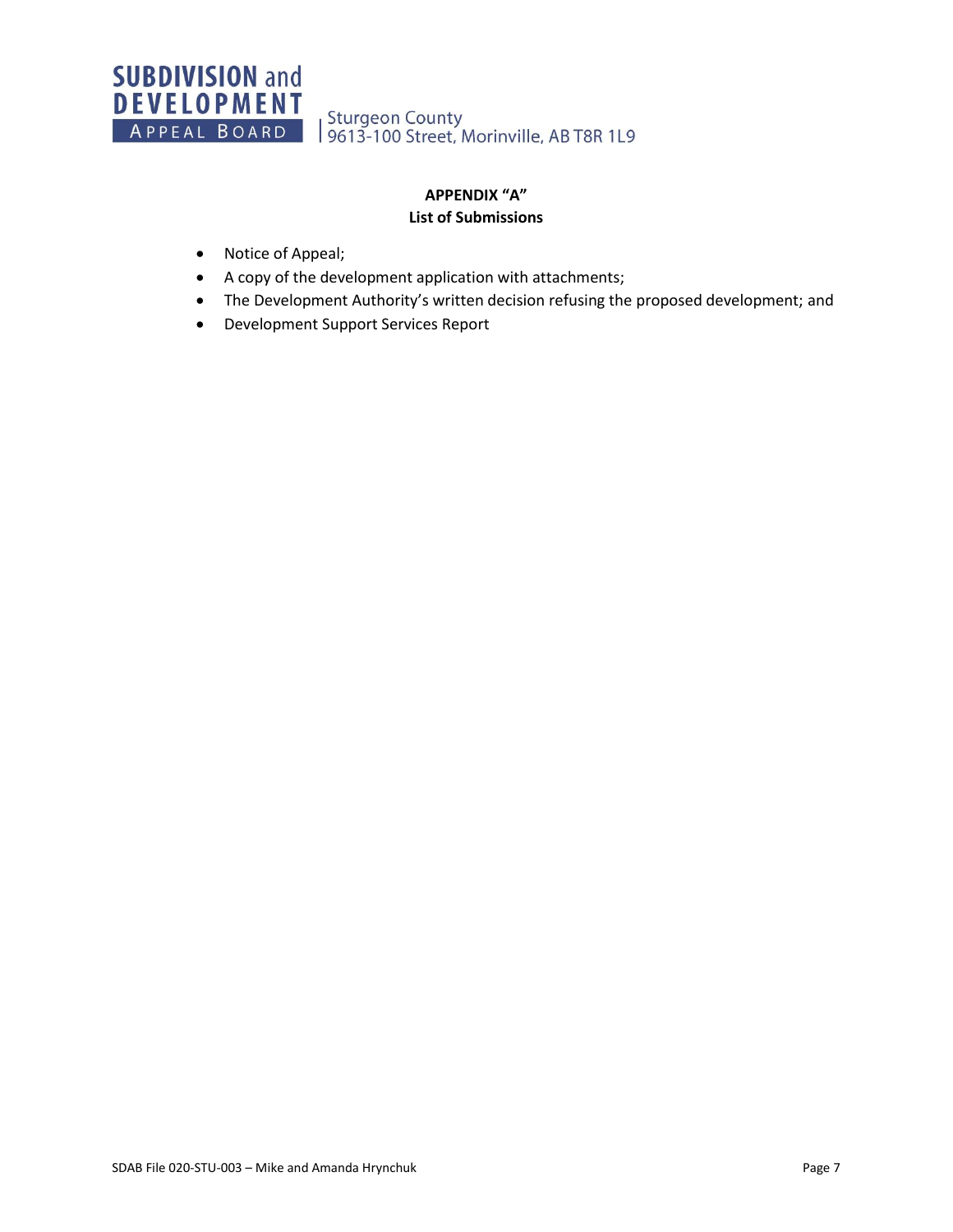# **Sturgeon County** 9613-100 Street, Morinville, AB T8R 1L9

| Appeal File Number:           | 020-STU-005                                                                                          |
|-------------------------------|------------------------------------------------------------------------------------------------------|
| <b>Application Number:</b>    | 305305-20-D0051                                                                                      |
| <b>Appeal Against:</b>        | Development Authority of Sturgeon County                                                             |
| Appellants:                   | Ryan and Sandra Brenneis                                                                             |
| Date and Location of Hearing: | April 21, 2020<br>Held via Teleconference                                                            |
| Date of Decision:             | May 5, 2020                                                                                          |
| <b>SDAB Members:</b>          | <b>Chair Julius Buski</b><br>Wayne Bokenfohr, Dave Kluthe, Allan Montpellier, Amanda<br>Papadopoulos |

# **NOTICE OF DECISION**

**IN THE MATTER OF** an appeal by Ryan and Sandra Brenneis against the Development Authority's refusal of a development permit to construct an accessory building (fabric storage shelter) for personal use located at SE 8-55-26-W4 within Sturgeon County.

- [1] This is the decision of the Sturgeon County Subdivision and Development Appeal Board (the "SDAB" or "Board") on an appeal filed with the SDAB pursuant to section 685 of the *Municipal Government Act*, R.S.A. 2000, c. M-26 (the "MGA" or "Act").
- [2] In making this decision, the Board reviewed all the evidence presented and considered provisions of the *Municipal Government Act*, Sturgeon County's Land Use Bylaw 1385/17 (the Land Use Bylaw or LUB) and Sturgeon County's Municipal Development Plan (MDP), and any amendments thereto.
- [3] The following documents were received prior to the hearing and form part of the record:
	- The Notice of Appeal, including the Appellant's reasons for appeal;
	- A copy of the development permit application with attachments and the refused development permit;
	- The Development Officer's written decision;
	- Development Services Report; and
	- The Appellants' submission.

# **PRELIMINARY MATTERS**

[4] There were no preliminary matters addressed at the hearing.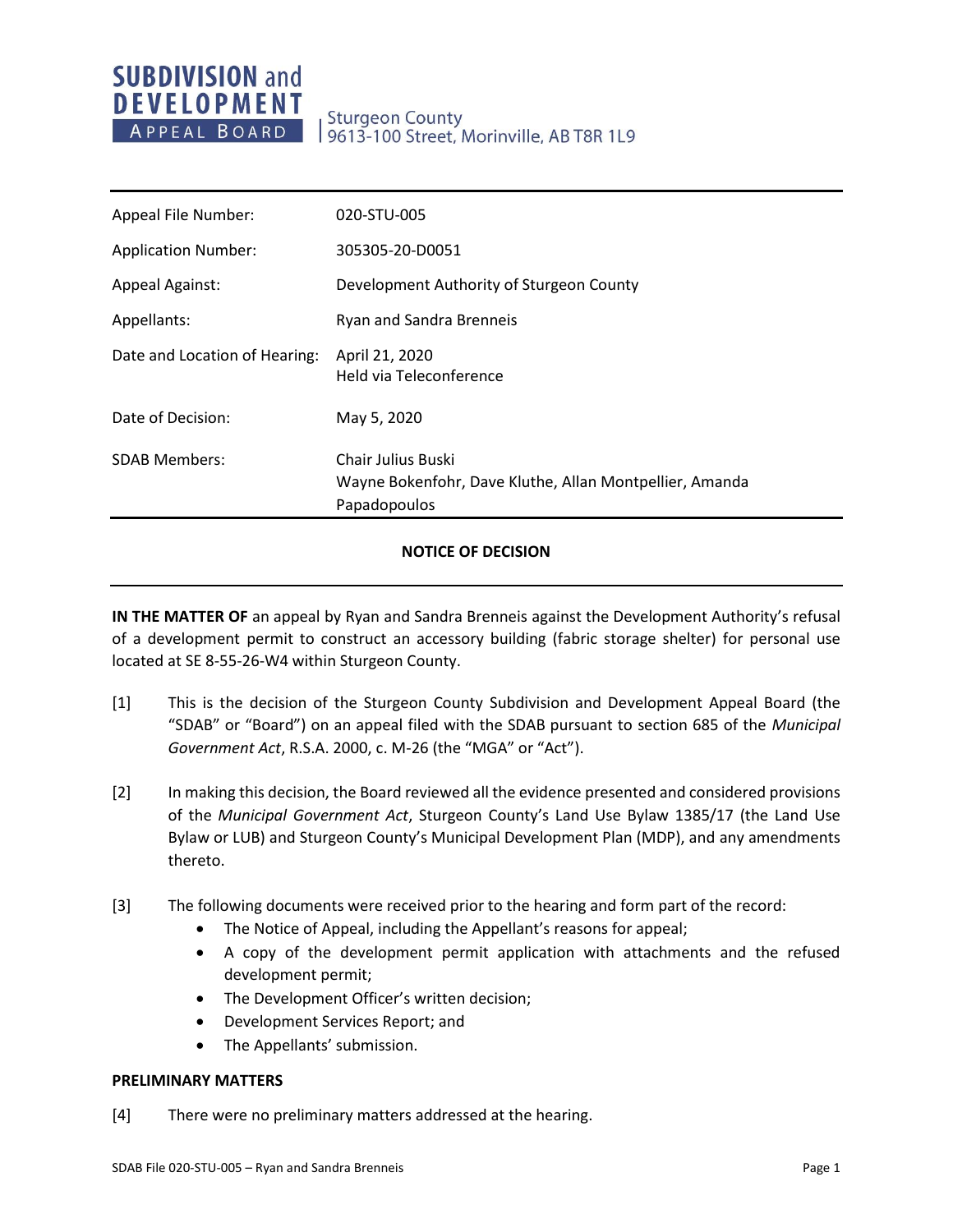# **Sturgeon County** 9613-100 Street, Morinville, AB T8R 1L9

### **PROCEDURAL MATTERS**

- [5] The appeal was filed on time and in accordance with section 686 of the MGA.
- [6] There were no objections to the proposed hearing process as outlined by the Chair. The Appellants agreed to proceed with the hearing via teleconference as permitted by the Meeting Procedures (COVID-19) Suppression Regulation.
- [7] There were no objections to the composition of the Board hearing the appeal.
- [8] The Board is satisfied that it has jurisdiction to deal with this matter.

### **ISSUE**

- [9] The Appellants raised the following grounds of appeal:
	- The shelter materials were purchased in 2017 and were within the allowable specifications of the Land Use Bylaw.
	- Changes to the Land Use Bylaw require the application for a variance.

### **RECOMMENDATION OF THE DEVELOPMENT AUTHORITY**

Carla Williams, representative for the Development Authority, provided a presentation which outlined the Development Authority's refusal of development permit application 305305-20-D0051 for the following reasons:

- [10] Section 11.1.4 of the Land Use Bylaw states that the maximum floor area for an accessory building on an Agricultural – Residential parcel is 230 square metres (2,475 square feet). The accessory building is proposed to be 424 square metres (4,560 square feet). Therefore, the applicant is requesting a variance of 194 square metres (2,088 square feet), or 84%.
- [11] Section 2.8.6(a) of the Land Use Bylaw provides that the Development Authority may issue a variance up to 50%. Requests for variances in excess of 50% shall be refused in accordance with section 2.8.6(b) of the Land Use Bylaw.

### **SUMMARY OF APPLICANTS'/APPELLANTS' POSITION**

- [12] The accessory building materials were purchased in 2017 and at the time of purchase met all specifications for compliance.
- [13] Two smaller buildings equaling in size to the proposed structure would have been permitted, but the Appellants but prefer the option of one larger building. One building will provide better wind tunneling and protection from blowing snow.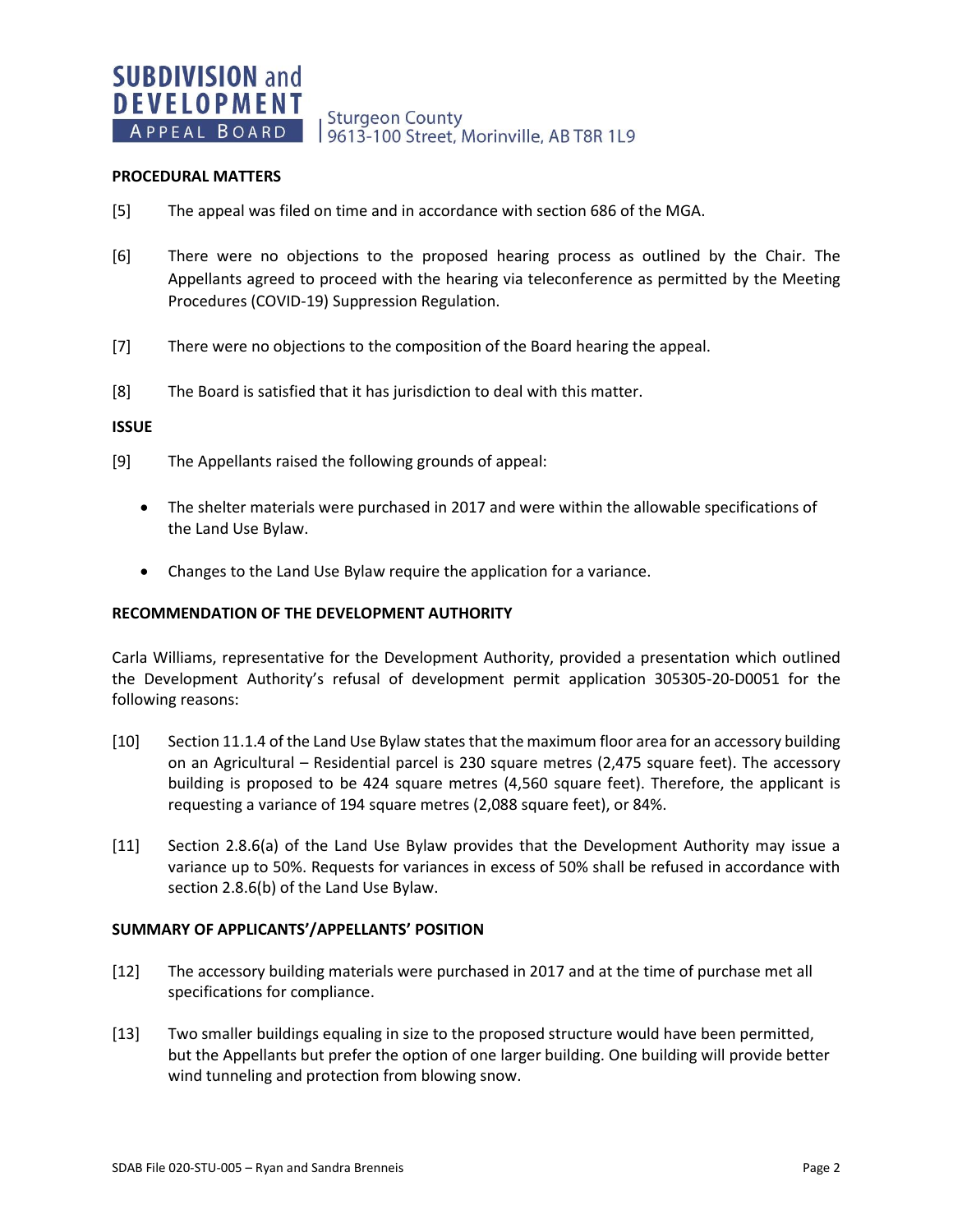- [14] The building will be placed on the furthest back area of the property where the land is higher. The structure will be hidden behind a tree line and not visible from the highway. This location has a drainage ditch and culvert to the north where the water collects so there are no impacts to drainage.
- [15] Alberta Transportation has provided support in the form of a Roadside Development Permit and this application is based on that approval.
- [16] Inquiries with neighbours were conducted and letters of support were received, copies of which have been provided to the Board.
- [17] Should the Board decide to grant the appeal, the conditions recommended by the Development Officer are acceptable.

### **DECISION**

- **[18] The Board GRANTS the appeal, REVOKES the decision of the Development Authority made on March 5, 2020 to refuse development permit application 305305-20-D0051 and APPROVES the development permit with the following conditions:**
	- 1. Prior to any construction occurring on site, a separate building permit shall be obtained and approved.
	- 2. Separate electrical, plumbing or gas permits be obtained as required.
	- 3. The accessory building shall be constructed in accordance with the approved site plan.
	- 4. The accessory building shall not be used as a dwelling.
	- 5. The accessory building shall not exceed 424  $m^2$  (4,560 ft<sup>2</sup>) in building area as approved.
	- 6. The accessory building shall not be used for purposes related to the operation of any commercial business and shall be used for personal use only. A home-based business is subject to separate development permit approval.
	- 7. Drainage measures undertaken as part of a development shall not negatively impact adjacent parcels by way of flooding or inundation through the redirection of surface water. In the event that the drainage of a development is found to affect adjacent parcels, all mitigating measures required to remedy the problem including drainage structures, drainage easements and retaining walls shall be at the sole expense of the landowner of the parcel where the mitigating measures are required.
	- 8. Exterior storage of good and materials associated with this approval shall be kept in a clean and orderly manner at all times and shall be screened from roads and adjacent residential uses to the satisfaction of the Development Authority. Any excavation, storage or piling up of materials required during the construction stage shall have all necessary safety measures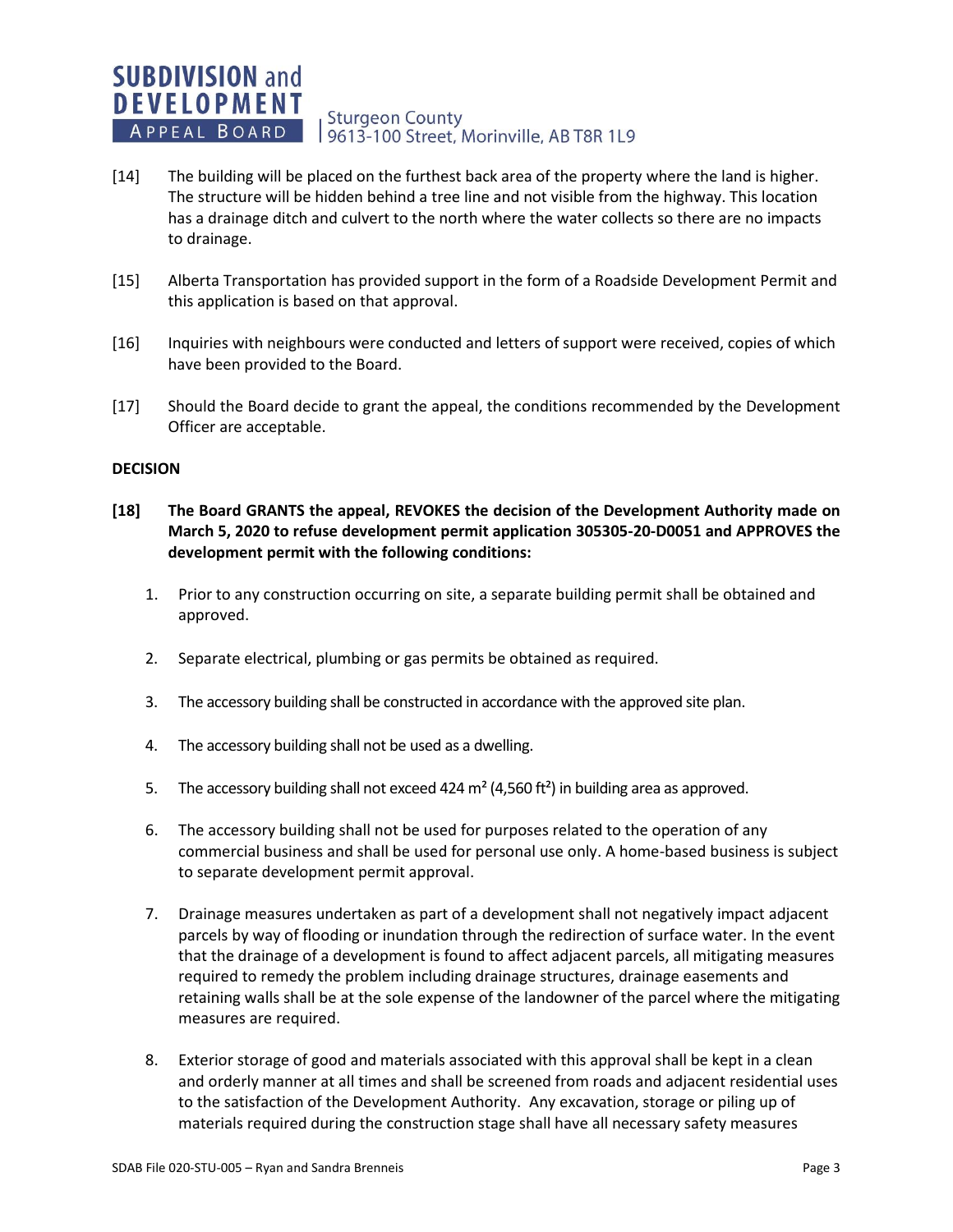undertaken and the owner of such materials or excavation assumes full responsibility to ensure the situation does not prevail any longer than reasonably necessary to complete a particular stage of construction work.

9. If the development authorized by this permit is not commenced within 12 months from the date of its issuance, or is not carried out with reasonable diligence, the permit approval ceases and the permit is deemed to be void, unless an extension to this period has previously been granted by the Development Approving Authority.

# **Advisory Notes:**

- 1. Minimum construction standards will conform to the requirements of the Alberta Building Code, 2014.
- 2. The applicant shall comply with the conditions of Roadside Development Permit No. RSDP027253 issued by Alberta Transportation.
- 3. Please contact Alberta 1 Call at 1-800-242-3447 for utility locates at least two days prior to the commencement of construction. The development cannot encroach into or over a utility easement or right of way.
- 4. It is the responsibility of the developer to ensure that the applicant/landowner complies with any federal or provincial laws/legislation and that any required permits are obtained. All development will comply and be consistent with any license, permit, approval, authorization, regulation, or directive established by the Alberta Energy Regulator and Alberta Environment. The applicant/landowner must also comply with the conditions of any easement of covenant which affects the development.

# **REASONS FOR THE DECISION**

- [19] The Appellants' request is to construct an accessory building with a variance to the maximum floor area. Section 11.1.4 of the Land Use Bylaw states that the maximum floor area for an accessory building on an Agricultural – Residential parcel is 230 square metres (2,475 square feet). The accessory building is proposed to be 424 square metres (4,560 square feet). Therefore, the applicant is requesting a variance of 194 square metres (2,088 square feet), or 84%.
- [20] Section 2.8.6(a) of the Land Use Bylaw provides that the Development Authority may issue a variance up to 50%. Requests for variances in excess of 50% shall be refused in accordance with section 2.8.6(b) of the Land Use Bylaw.
- [21] The Board finds that, in accordance with section 687(3)(d) of the *Municipal Government Act*, the Board may issue a development permit even though the proposed development does not comply with the Land Use Bylaw if, in the Board's opinion, the proposed development would not unduly interfere with the amenities of the neighbourhood or materially interfere with or affect the use,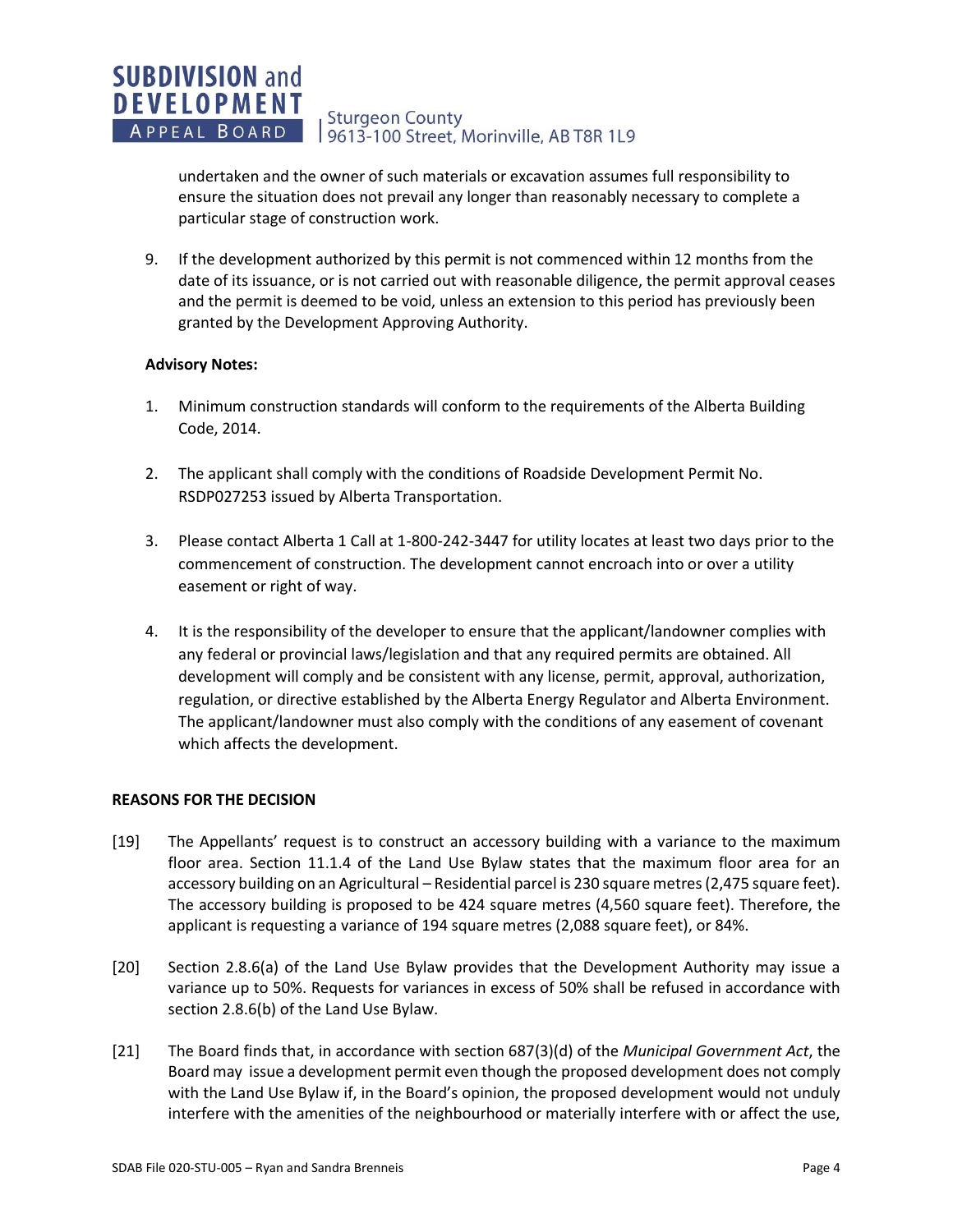enjoyment or value of neighbouring parcels of land, and the proposed development conforms with the use prescribed for that land in the Land Use Bylaw.

- [22] The Board acknowledges the five letters from neighbouring property owners indicating support for the proposed development. Based on these letters of support, the Board finds that the proposed development would not unduly interfere with the amenities of the neighbourhood or materially interfere with or affect the use, enjoyment, or value of neighbouring parcels of land.
- [23] The Board finds that Alberta Transportation's approval of Roadside Development Permit No. RSDP027253 provides further support for the proposed development.
- [24] The Board finds that the proposed building meets the definition of an accessory building (fabric storage shelter) for personal use in the Land Use Bylaw.
- [25] For all of these reasons, the Board has decided to grant the appeal, revoke the decision of the Development Authority, and approve the development permit with the conditions noted above.

Dated at the Town of Morinville, in the Province of Alberta, this 5<sup>th</sup> day of May, 2020.

SUBDIVISION AND DEVELOPMENT APPEAL BOARD Sturgeon County

\_\_\_\_\_\_\_\_\_\_\_\_\_\_\_\_\_\_\_\_\_\_\_\_\_\_\_\_\_\_\_\_\_\_\_\_\_\_\_\_

Bush

Julius Buski, Chair

*Please be advised that pursuant to Ministerial Order No. 036/20, the date by which an appeal of this Development Permit to the Subdivision and Development Appeal Board must be filed under section 686(1) of the Municipal Government Act is extended to May 11, 2020.*

*Pursuant to Section 688(1)(a) of the Municipal Government Act (MGA), an appeal of a decision of the Subdivision and Development Appeal Board lies with the Alberta Court of Appeal on a matter of law or jurisdiction. In accordance with Section 688(2)(a), if a decision is being considered, an application for permission to appeal must be filed and served within 30 days after the issuance of the decision and, notice of the application for permission must be provided to the Subdivision and Development Appeal Board and in accordance with Section 688(2)(b), any other persons that the judge directs.*